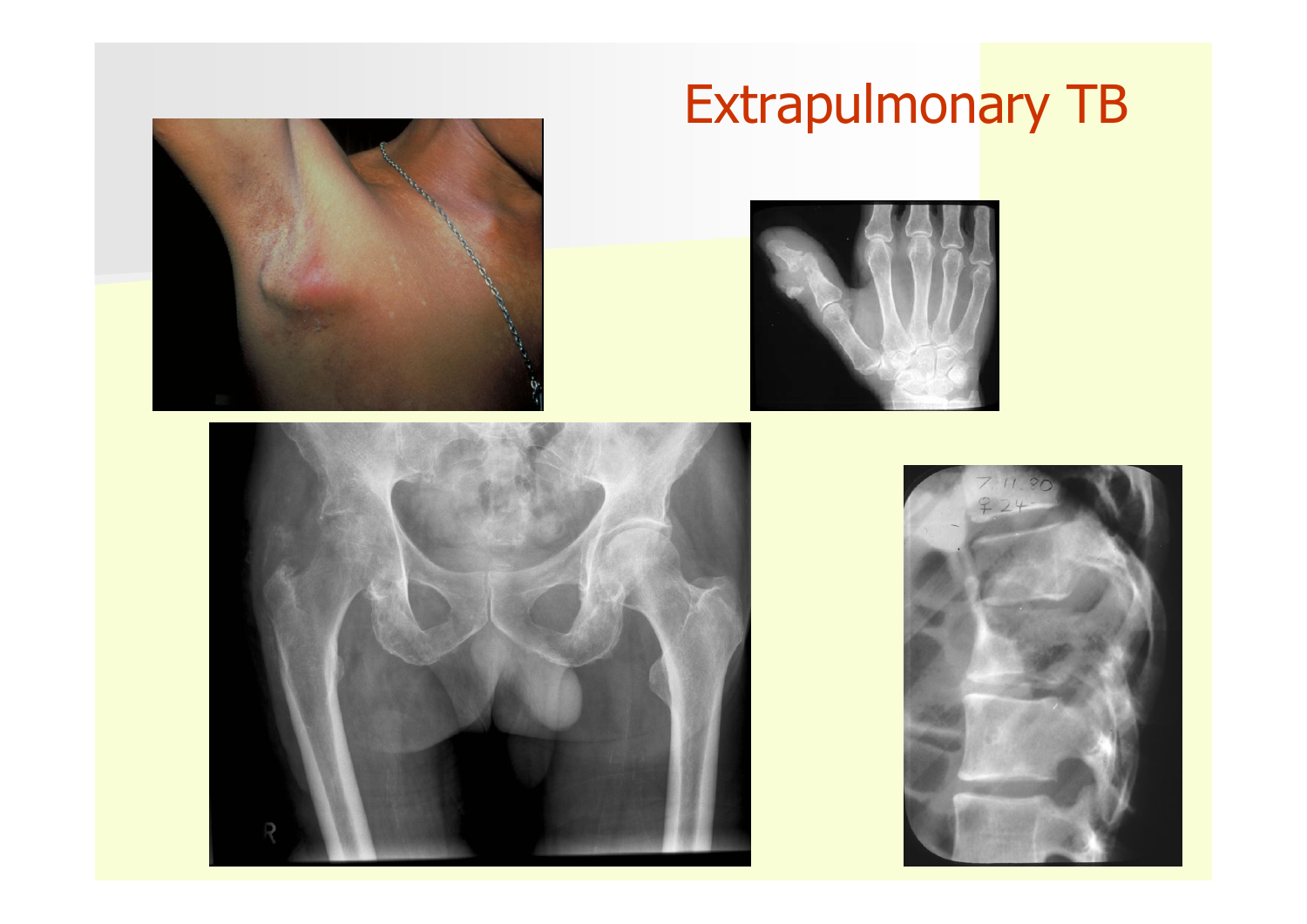## **Tuberculosis. Site of disease**

#### T Pulmonary case

A case with TB affecting the lung parenchyma, the tracheo-bronchial tree or the larynx.

#### **Extrapulmonary case (EPTB)**

TB affecting any site other than pulmonary as defined above.

Pleural TB and intrathotacic lymphatic TB without involvement of the lung parenchyma are classified as extrapulmonary

ECDC, 2012 http://www.ecdc.europa.eu/en/publications

- •The diagnosis of EPTB can be elusive, necessitating a high index of suspicion.
- $\bullet$  Physicians should obtain a thorough history focusing on risk behaviors for human immunodeficiency virus (HIV) infection and tuberculosis.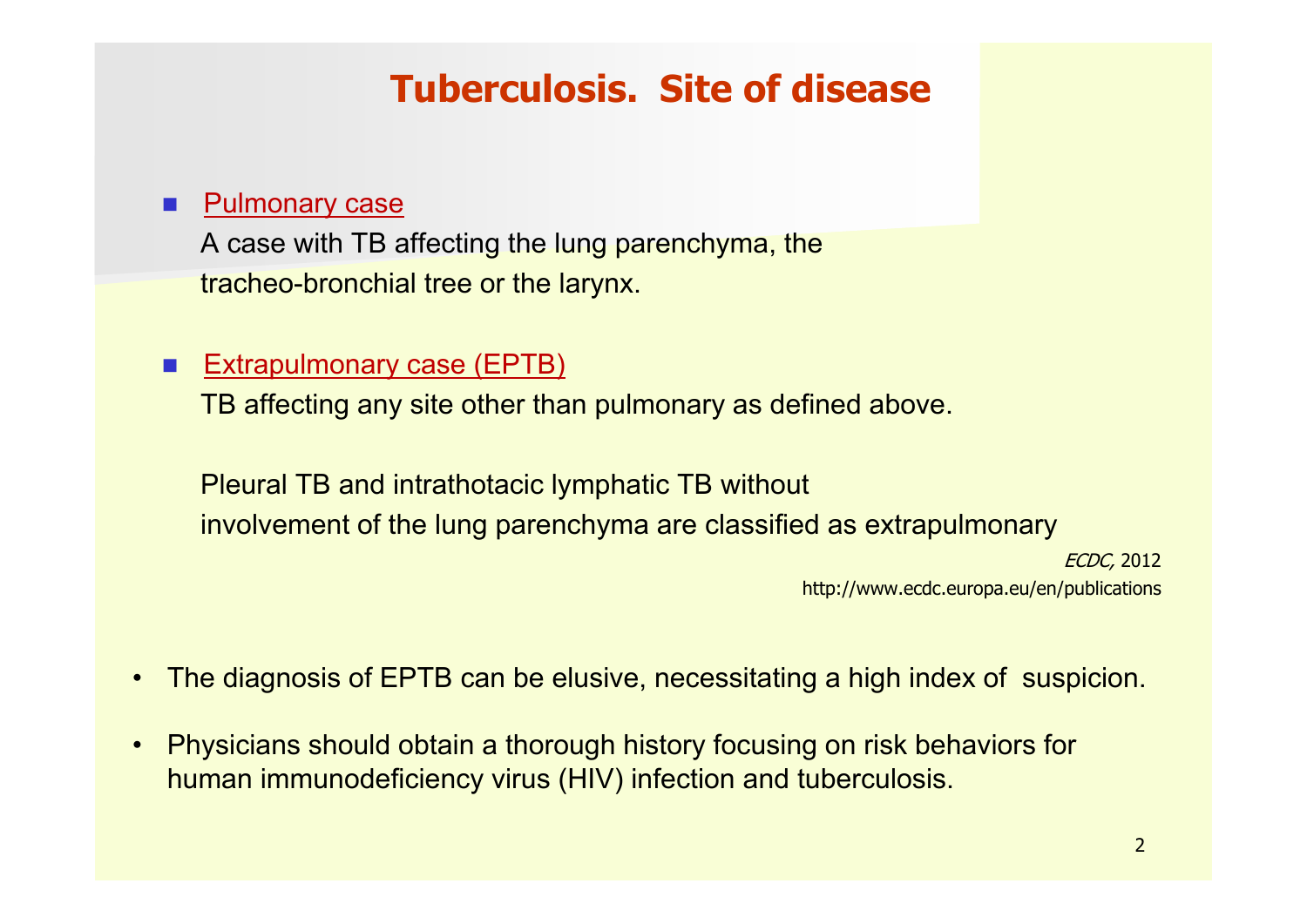# **Epidemiology**

 $\Box$  10-70% of patients TB will manifest in organs other than lungs Depending on age, gender, race and immunological competency. Cowie RL et al, 1997; Yang H et al, 2005

> A high incidence of EPTB has become somehow synonymous with the HIV infection

**EPTB accounts about 10–50% of all cases of TB** 

In the era before the HIV pandemic In studies involving immunocompetent adults

П **EPTB accounts for more than 50% (35-70%) of all cases of TB** In HIV-positive patients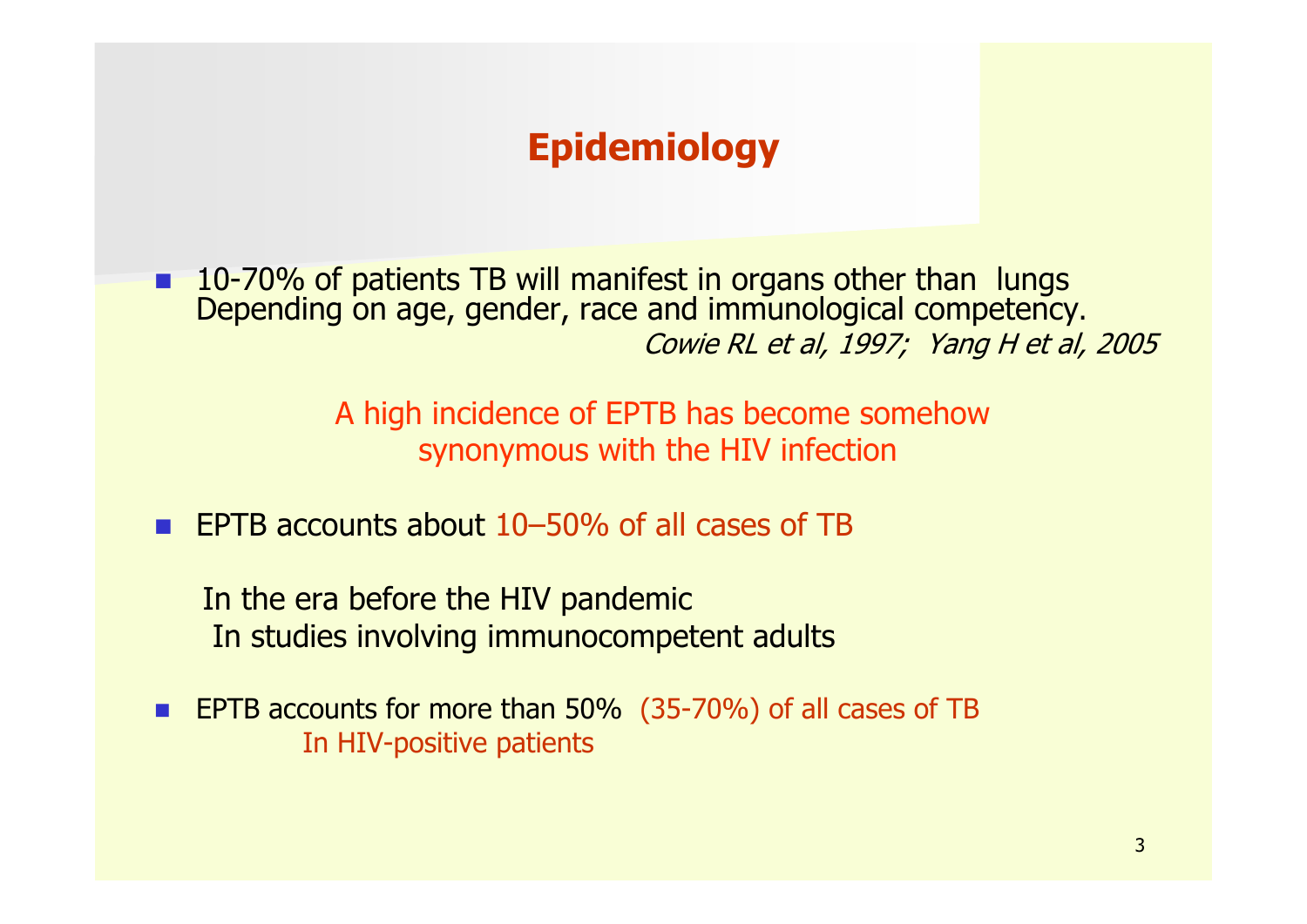#### **FIGURE 2**





EU/EEA: European Union/European Economic Area; TB: tuberculosis.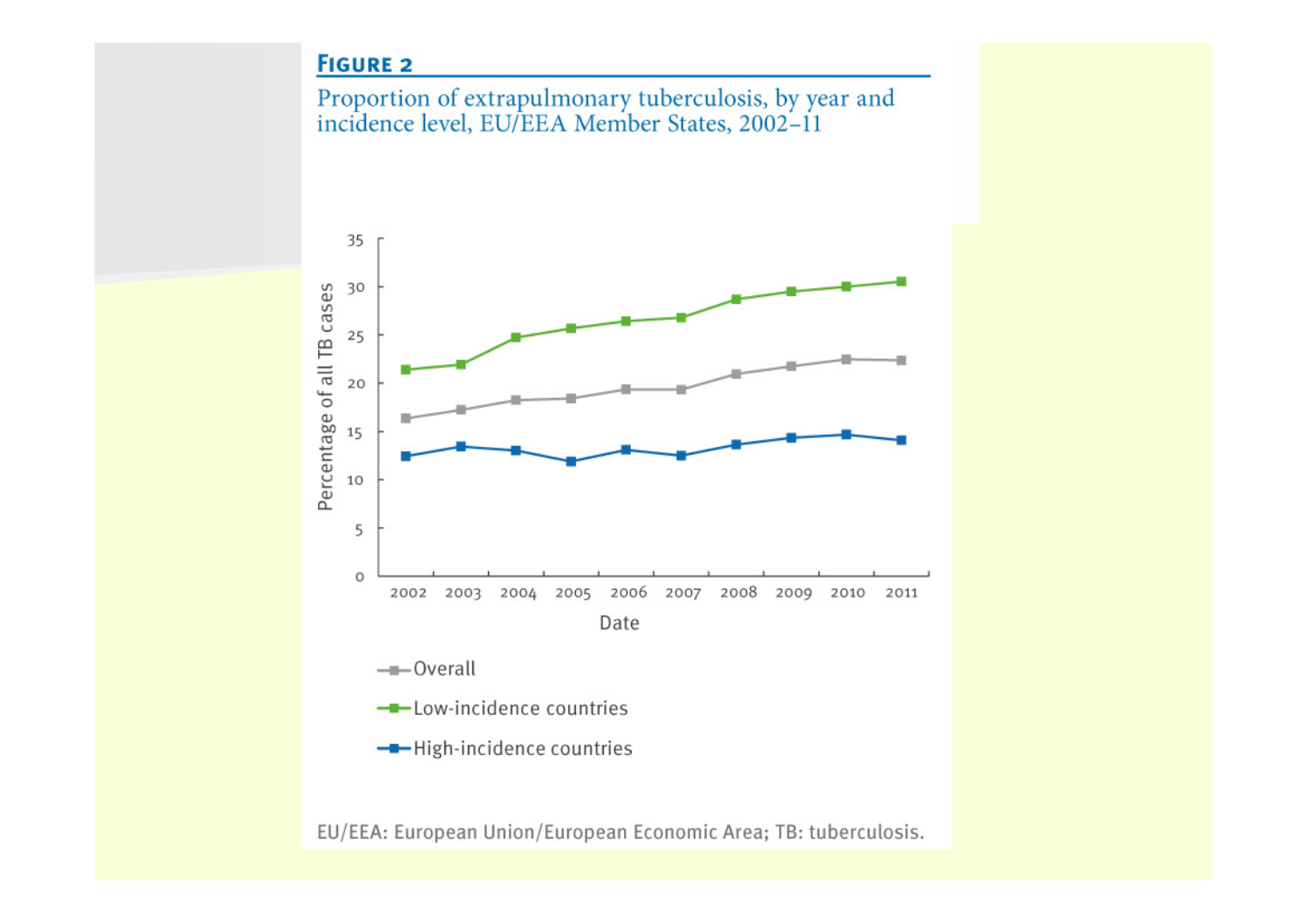# Notified extrapulmonary TB cases, EU/EEA, 2014

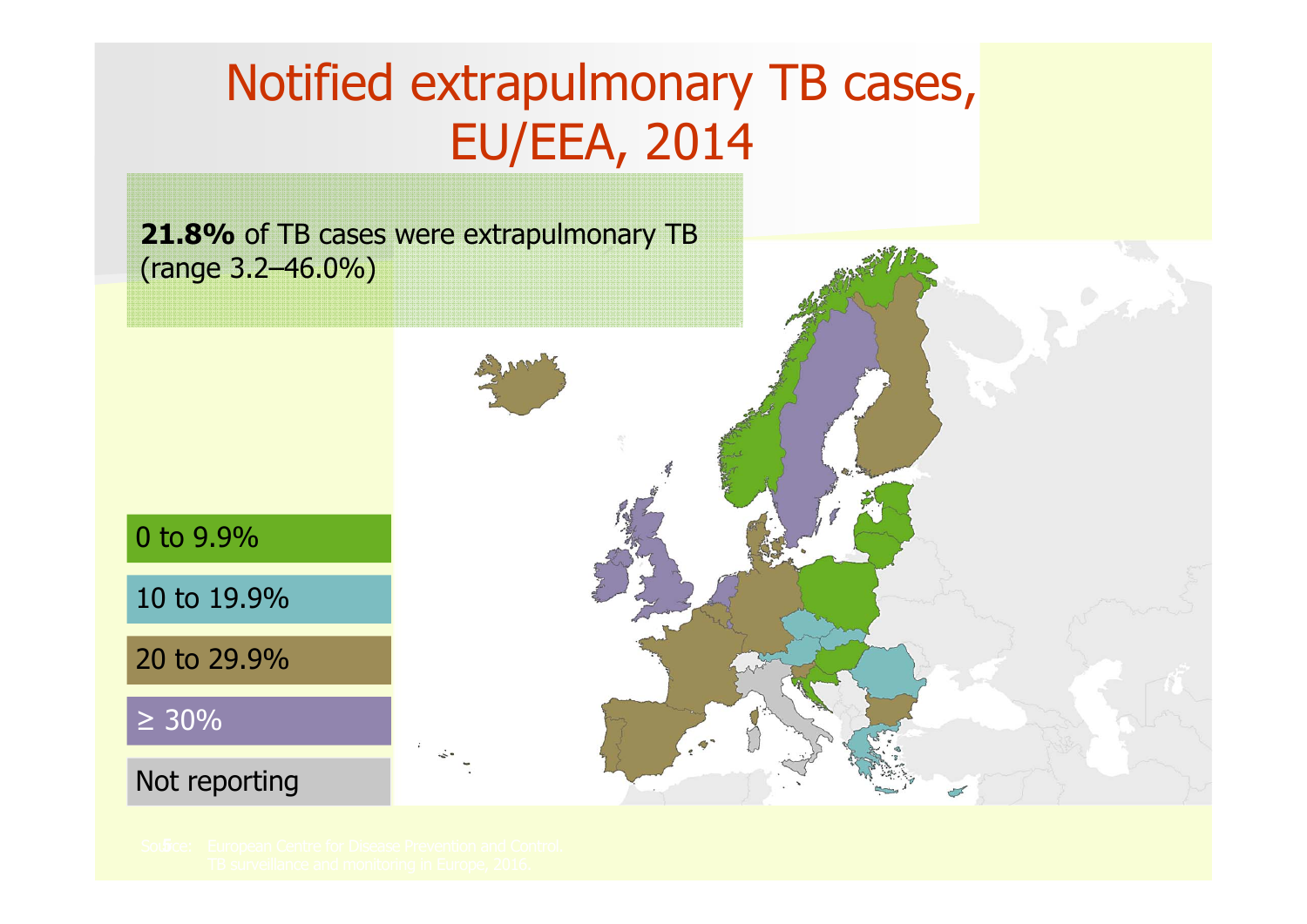### The proportion of EPTB cases in Europe, 2013 **%**

|                    | <b>EPTB only</b> | <b>PTB + EPTB</b> |  |
|--------------------|------------------|-------------------|--|
| <b>Estonia</b>     | 7,6              | 12                |  |
| <b>Austria</b>     | 19               | 9                 |  |
| <b>Albania</b>     | 38               | $\boldsymbol{0}$  |  |
| <b>Sweden</b>      | 38               | 11                |  |
| <b>Denmark</b>     | 12               | $\overline{7}$    |  |
| <b>Hungary</b>     | 4,3              | 1,4               |  |
| <b>France</b>      | 27               | 14                |  |
| <b>Usbekistan</b>  | 38               |                   |  |
| <b>Czech Rep</b>   | 14               | $\mathbf{3}$      |  |
| <b>UK</b>          | 47               | 10                |  |
| <b>Latvia</b>      | 9                | 6                 |  |
| <b>Iceland</b>     | 18               | 32                |  |
| <b>Netherlands</b> | 45               | 12                |  |

6ECDC, 2015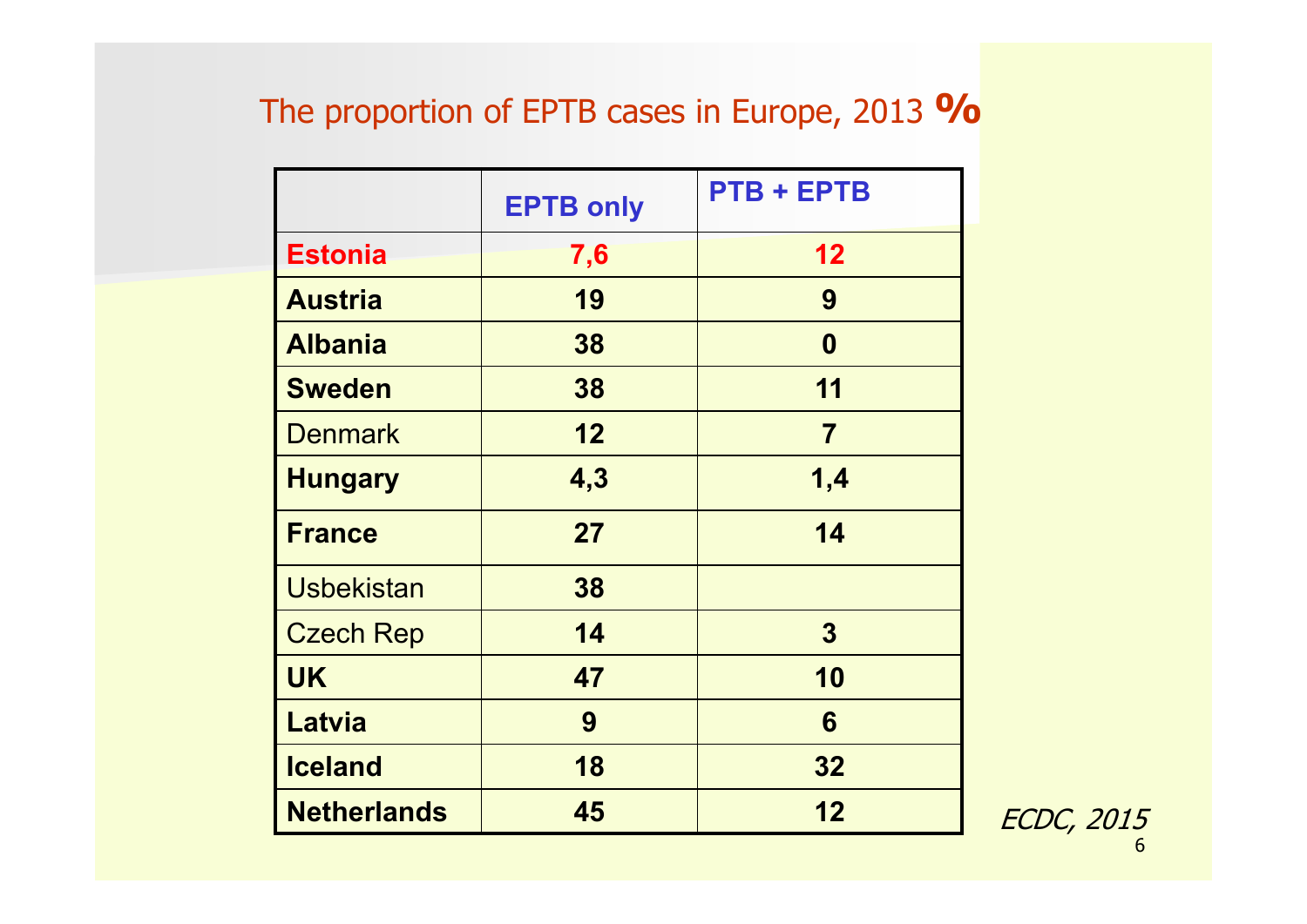Pleural, osteoarticular and lymph node TB were the three leading sites of EPTB 1991 **–**2000, Estonia



**The proportion among all cases of T B**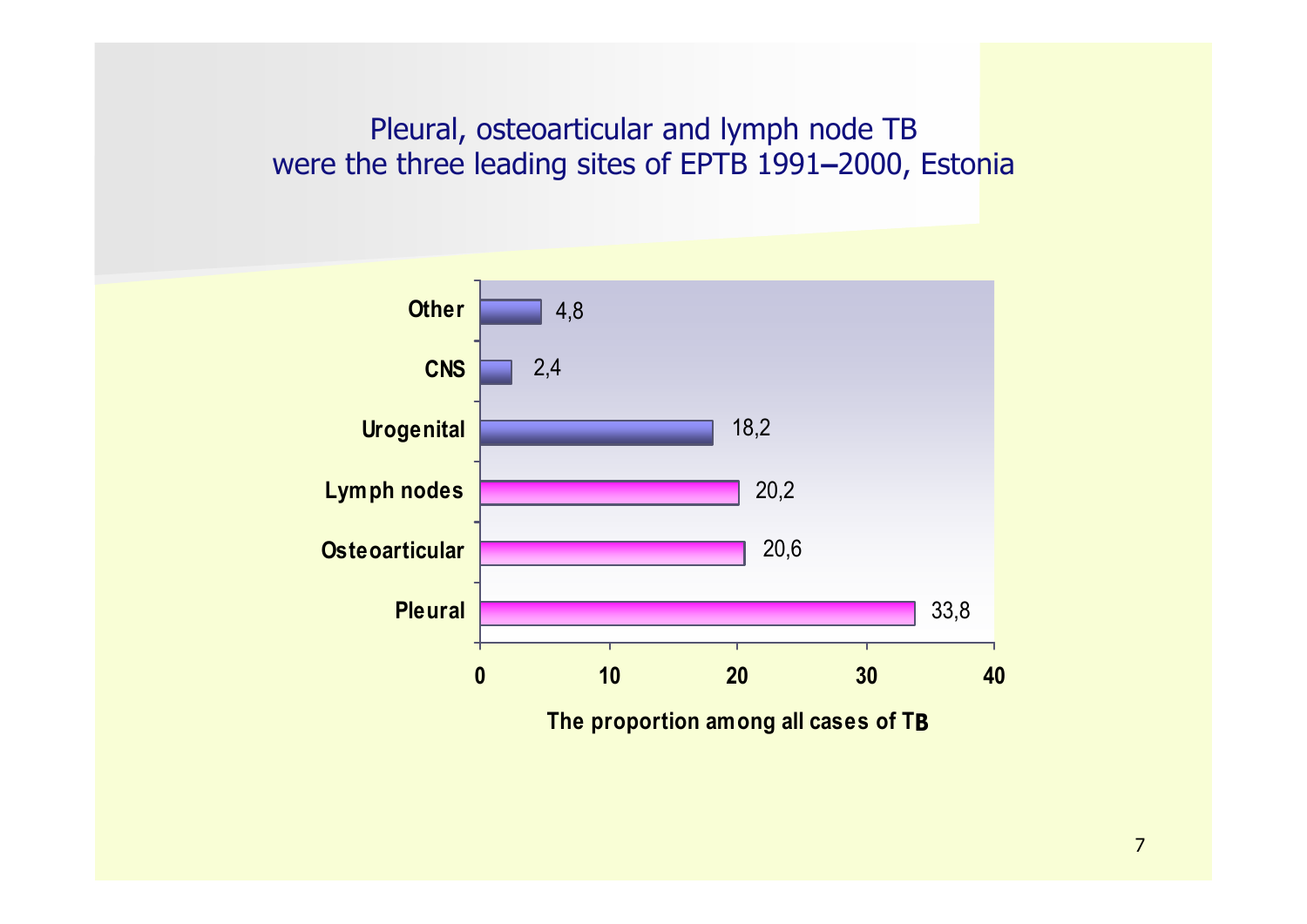# **HIV**

- **The incidence of EPTB is considered to be quite constant in societies where** immunocompromising infections are of low prevalence.
- **Most forms of EPTB among infants, children, and adolescents** represent recent infection, EPTB with a short latent period: pleural TB, tuberculous lymphadenitis
- П Among older persons, except these with AIDS, most cases of EPTB represernt late reactivation, remote in time from primary infection (long latent period): osteoarticular TB, urogenital TB

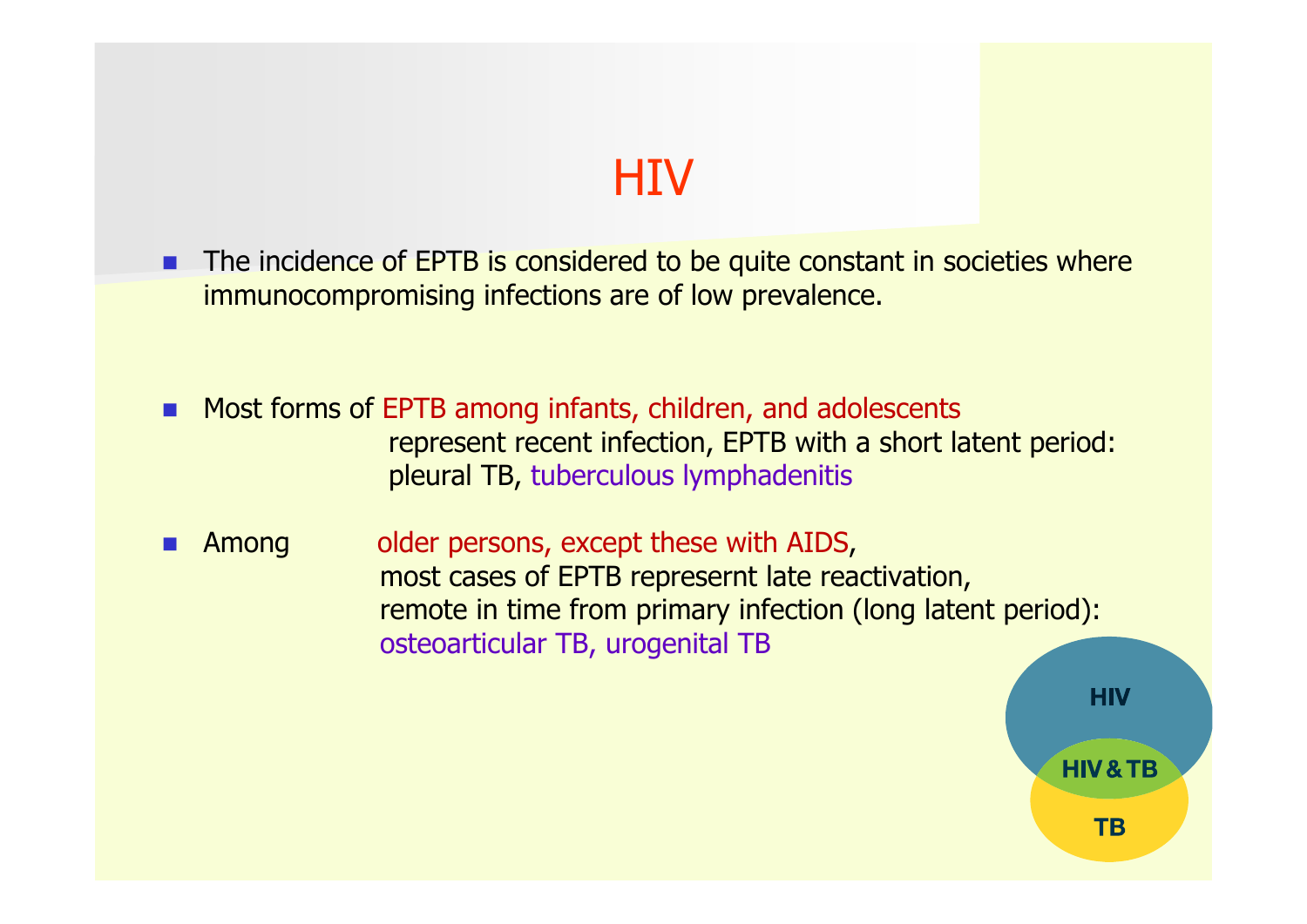### **EPTB in immunocomromised persons**

## **Frequency of EPTB among persons with various levels of CD4 Lymphocyte Counts**



*BE Jones et al, 1993* **The risk of EPTB and mycobacteremia increases with advancing immunosuppression**

**9**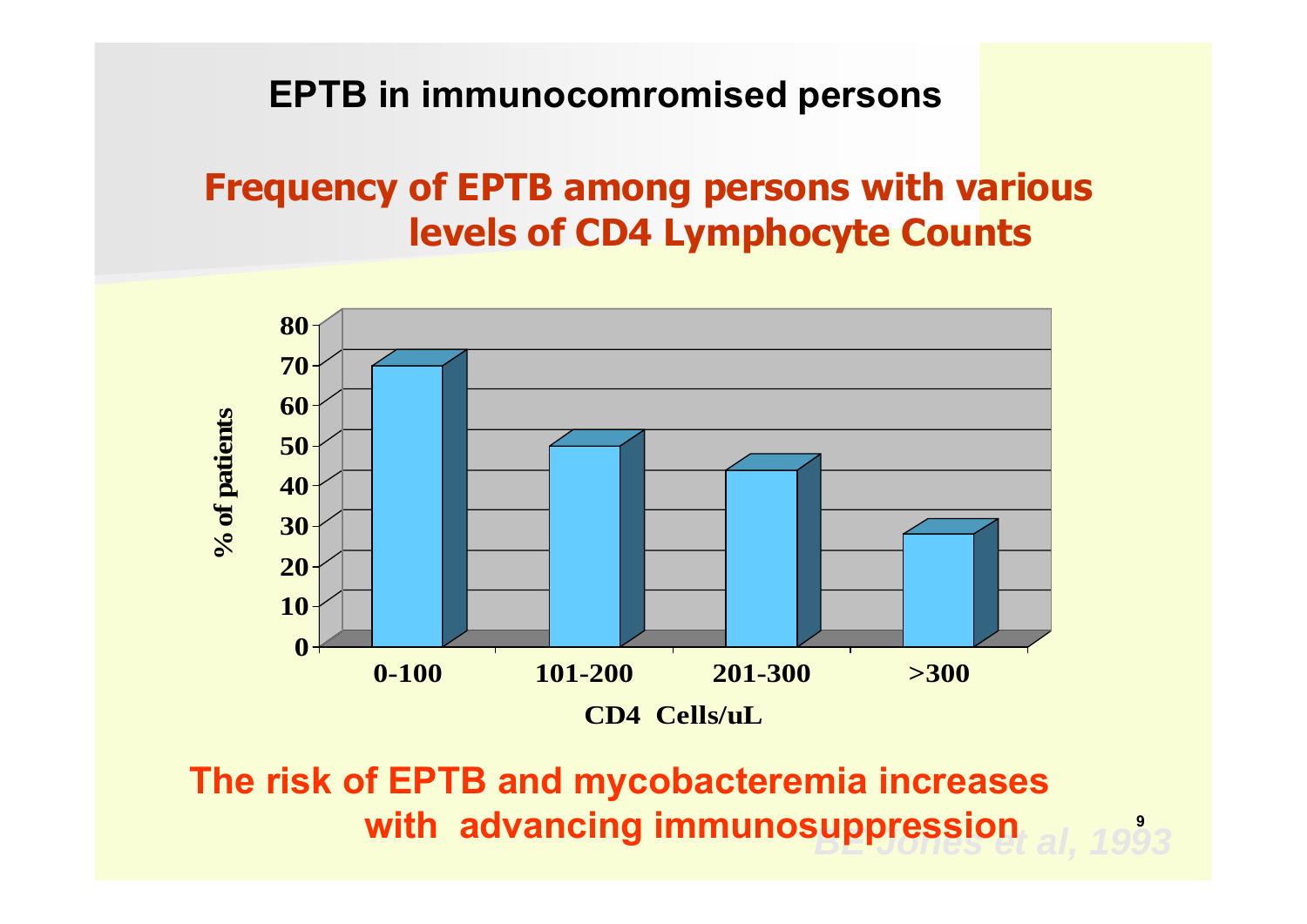# EPTB in immunocomromised persons

#### **1. HIV/AIDS**

- **2. Immunocompromised individuals (other than HIV/AIDS)**
- **Solid organ and stem cell transplants**
- **Tumor-necrosis factor (TNF-<sup>α</sup>) blocking medication**
- **Renal failure**
- **Corticosteroid medication**
- **Neoplasia / malignancy**
- **Diabetes**
- **Silicosis**
- **Gastro-intestinal surgery**
- **Aging**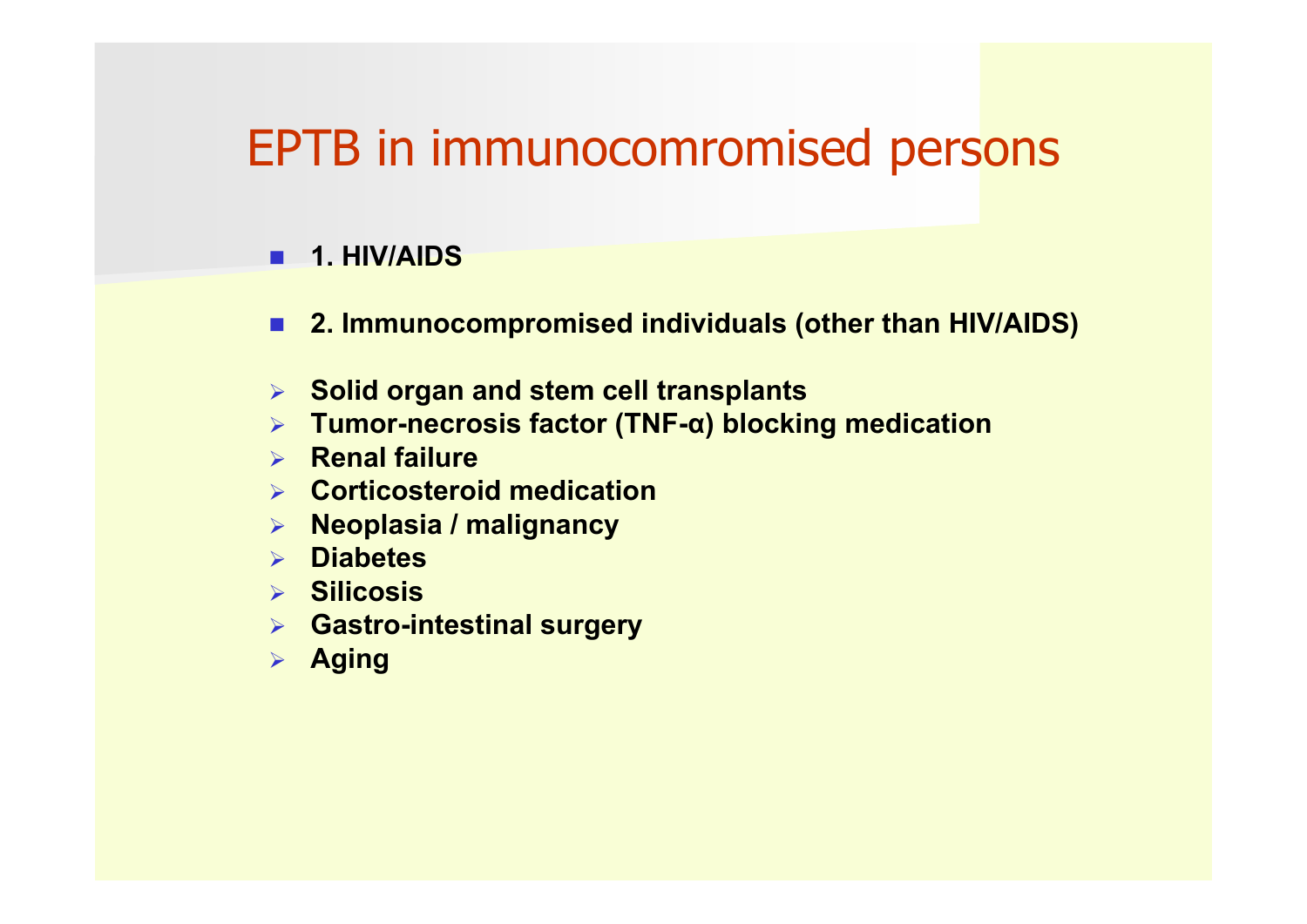## **Tumour-necrosis factor (TNF-<sup>α</sup>) blocking medication**

### Tumour necrosis factor:

- **E.** key role in mediating immune responses in acute and chronic inflammatory diseases
- **-** external extricts in the host immune response against *Mycobacterium* tuberculosis (granuloma integrity
- **TNF-a blocking medication increasingly used for treatment of:**
- **-** rheumatoid arthritis
- **E** inflammatory bowel disease (morbus Crohn)
- $\blacksquare$  psoriasis
- **E** morbus Bechterev )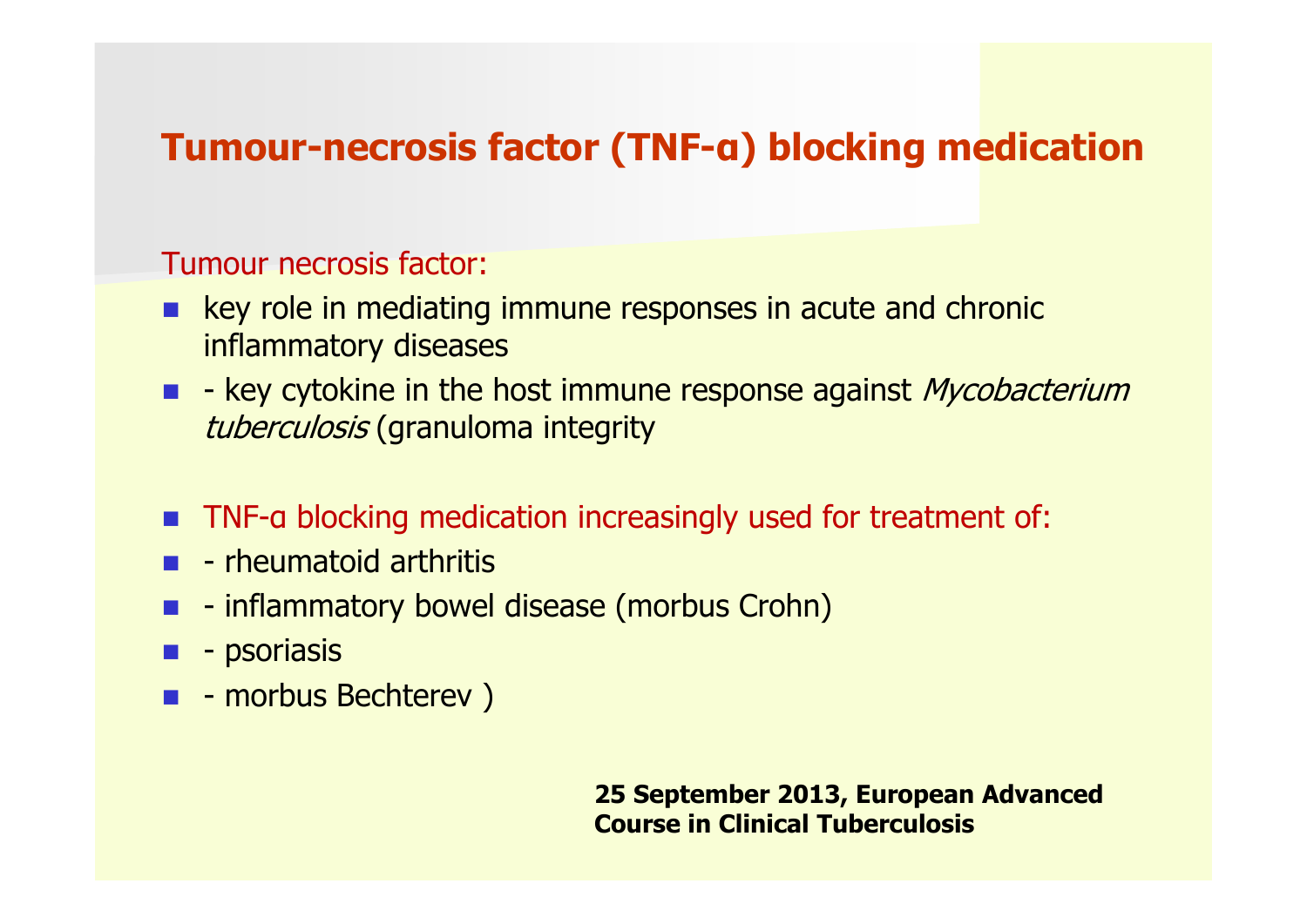### Tumour-necrosis factor (TNF-<sup>α</sup>) blocking medication

 **Relative risk 1.5 - 25 higher compared to patients not receiving TNFα antagonists:** 

- **TNF-α**progression of *de novo* infection - close proximity with start of treatment - rapid progression - disseminated disease
- - TNF-a antagonist used (infliximab (Remicade®) and adalimumab<br>(Humira®) soluble receptor eternacept (Enbrel®)↑ (Humira®) soluble receptor eternacept (Enbrel®)↑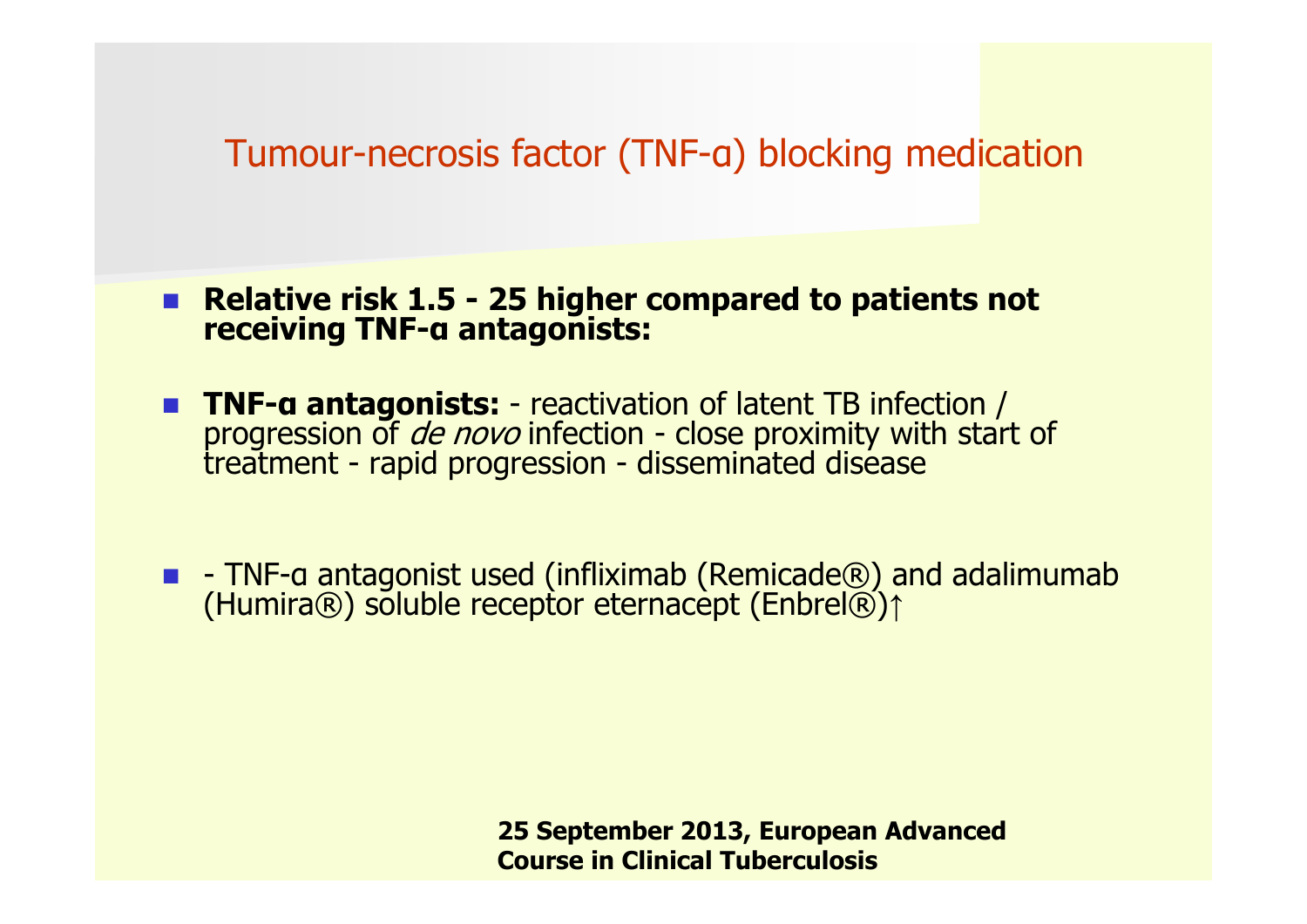### **Solid organ and stem cell transplant recipients**

- **EXT** Immunocompromised (impaired cellular immunity) patients have **higher incidence of TB** compared with the general population
- **Lung: Relative risk 5.6 times higher compared to other organ** transplants
- **Risk already increased due to co-morbidity** / co-medication: (renal failure, liver failure, corticosteroids, methotrexate, azathioprine)
- **Balance between cellular immune containment of latent TB infection** and bacterial replication is disturbed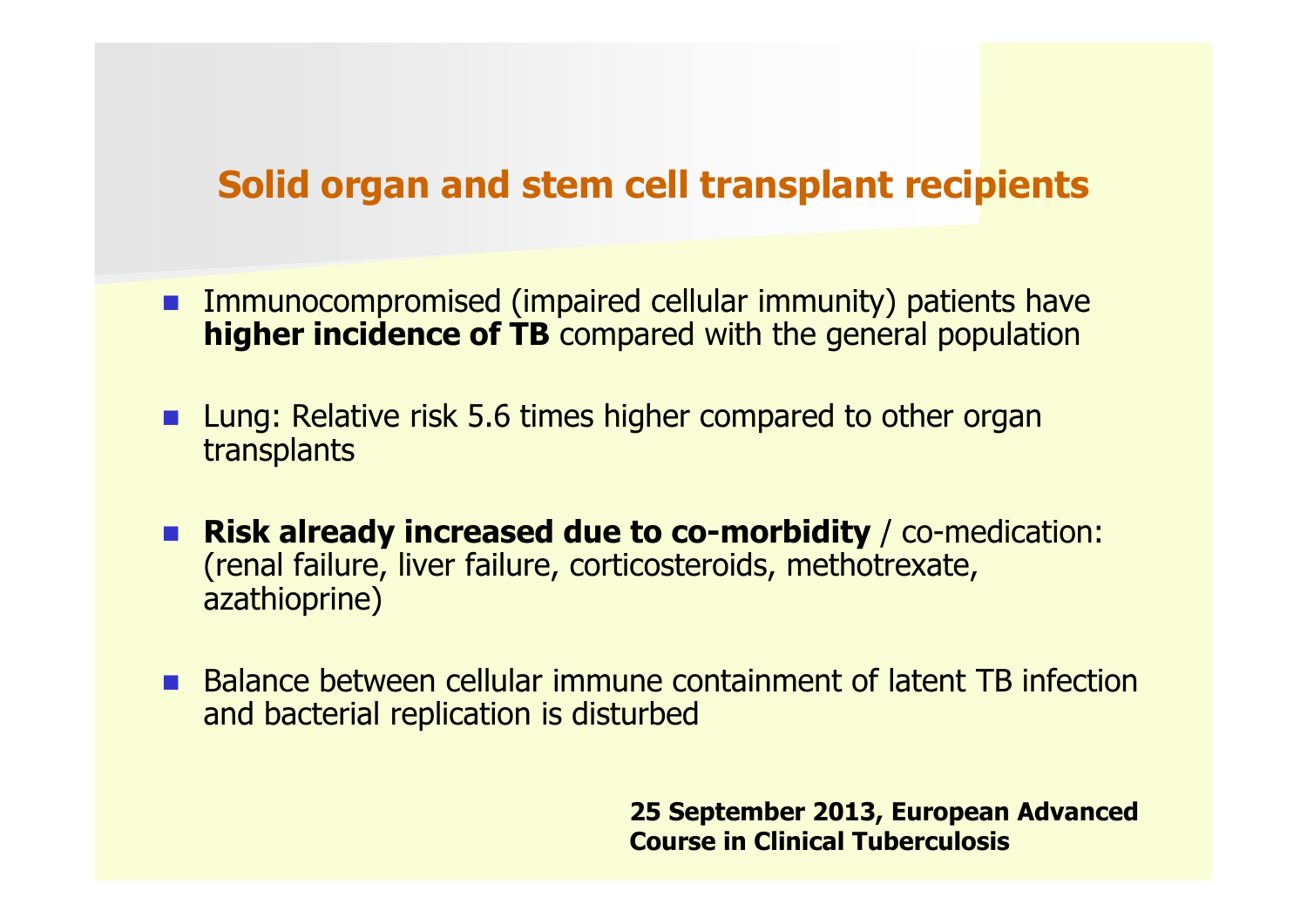### **Solid organ and stem cell transplant recipients**

- **Pathogenesis Immunocompromised patients can differ with respect to:**
- - risk of **progression** to active TB ↑
- **reactivation** of latent TB infection
- **progression from primary infection**
- $\blacksquare$  presentation: -
- **-** -less sputum smear-positivity
- **more extrapulmonary and disseminated disease**
- **Firms** risk of Immune Reconstition Inflammatory Syndrome (IRIS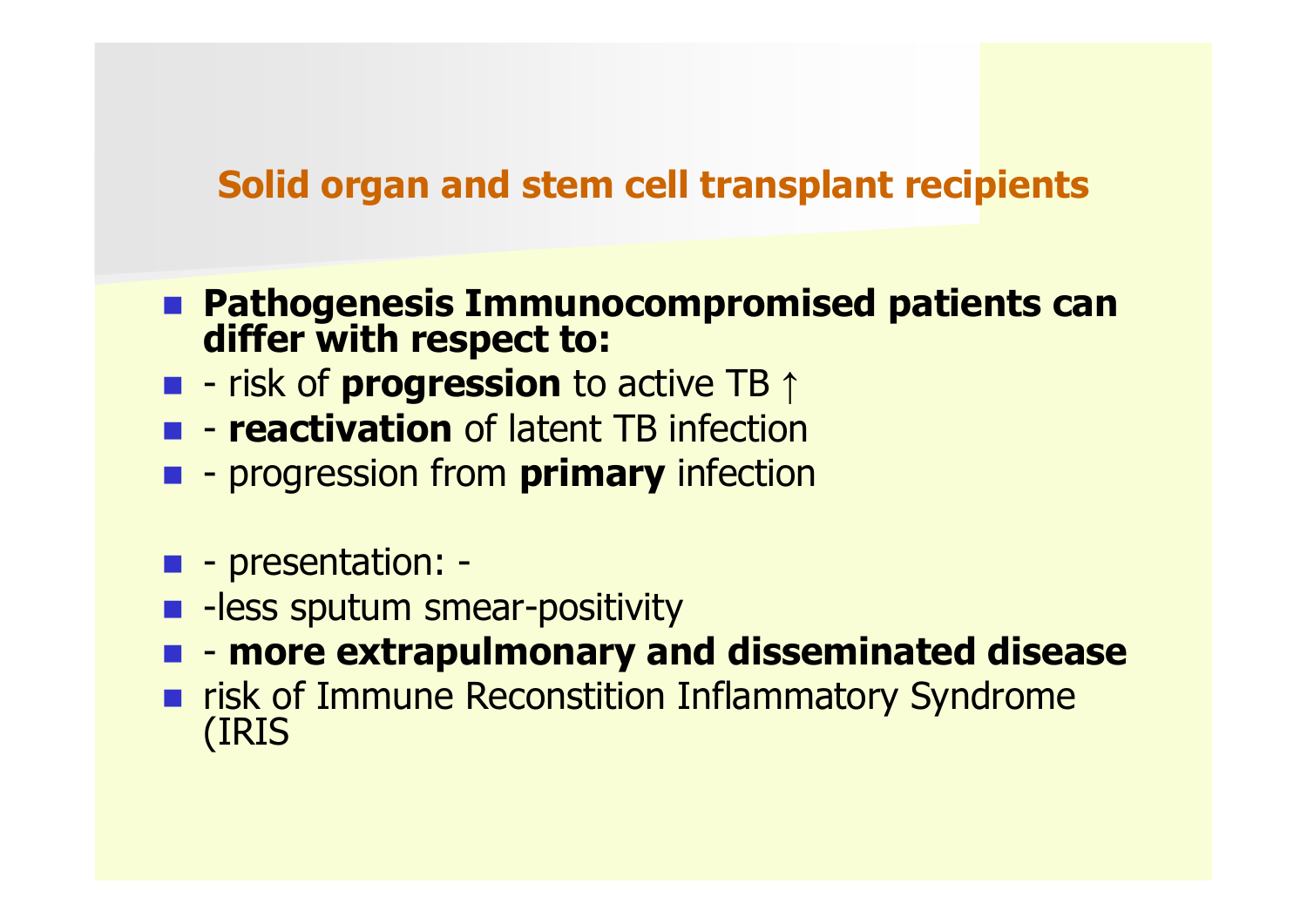### **Solid organ and stem cell transplant recipients**

#### **Latent TB infection and TB**

- $\blacksquare$  TB occurs early (< 6) months after transplant (enhanced immunosuppression) but in renal and stem cell transplant recipients usually later
- **E** more extrapulmonary disease

Singh N, Paterson DL. Mycobacterium tuberculosis infection in solid-organ transplants recipients: impact and implications for management. Clin Infect Dis 1998;27: **25 September 2013, European Advanced Course in Clinical Tuberculosis**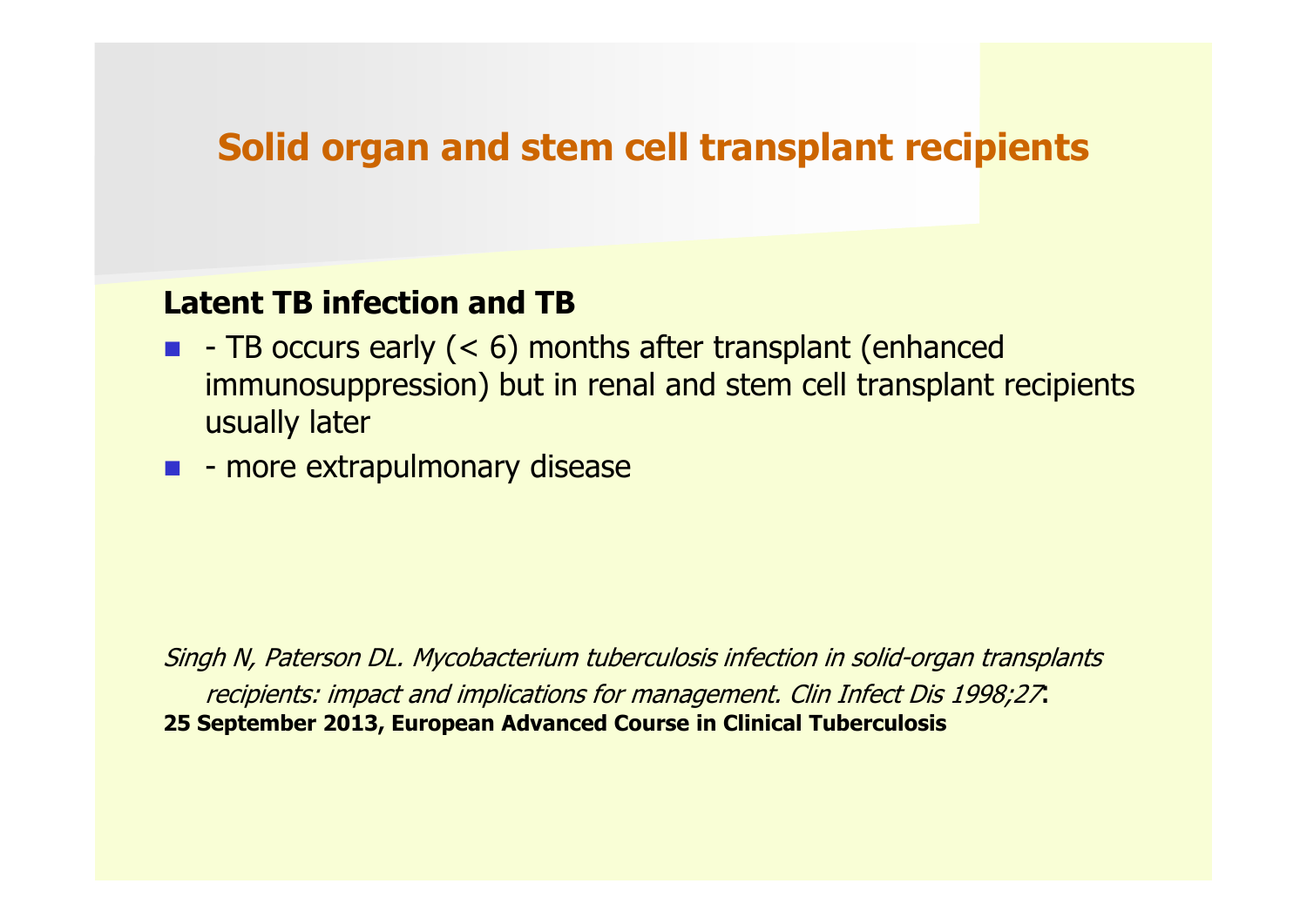# **Neoplasia / malignancy**

- **n** form of malignancy
- **Extent of spread**
- **E** clinical condition
- **Example veloger immune suppression**
- **Higher risk (RR 16) for developing TB** in haematological malignancies (leukaemia, lymphoma) than solid malignancies - high dose corticosteroids! – haematopoetic stem cell recipients!
- **Higher risk for carcinoma of head and neck (RR 3 7)**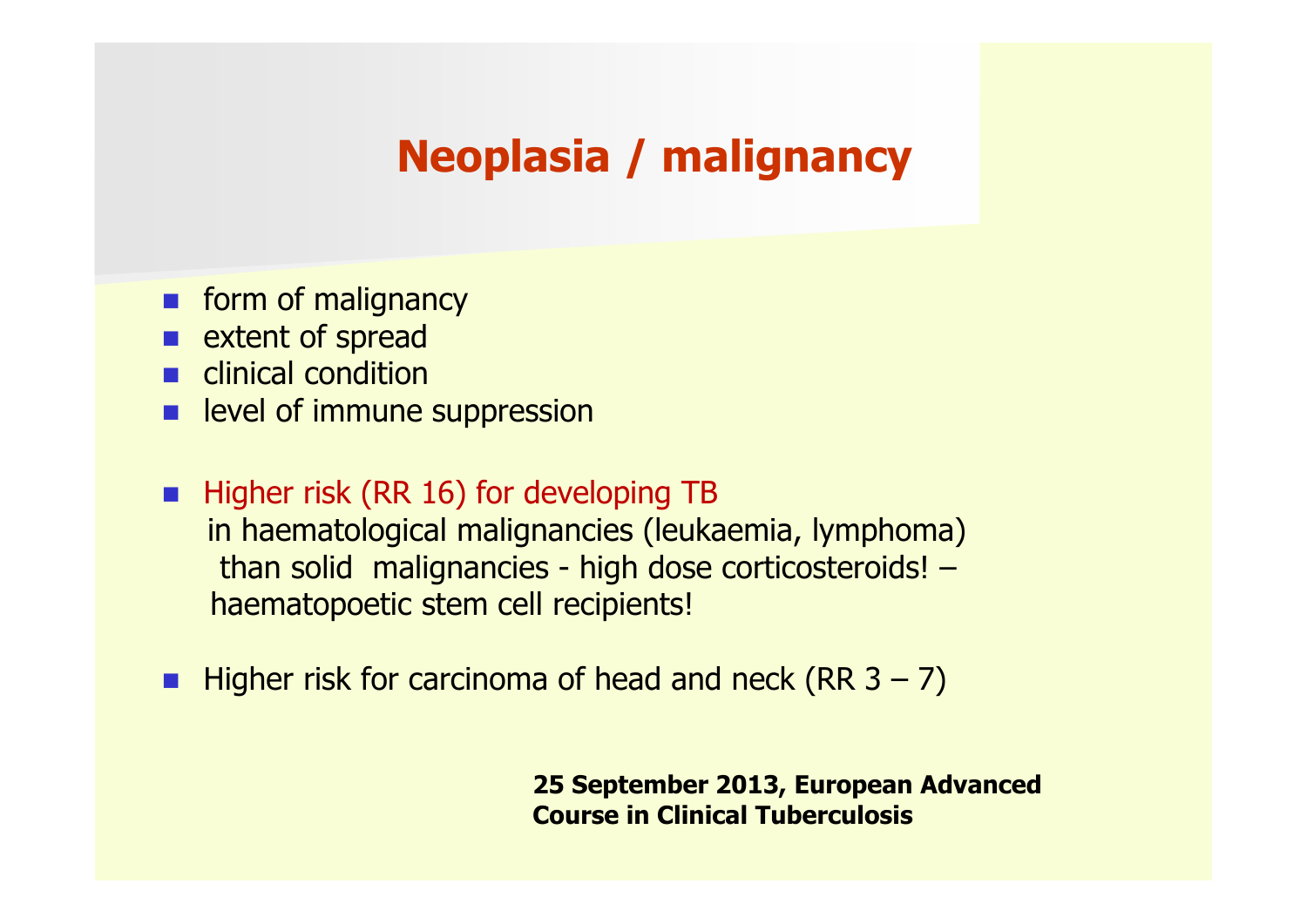### **Screening of immunocompromised individuals**

#### ■ Solid organ and stem cell transplant recipients –

all candidates should be screened –test early (before immunosuppression; treatment completion)

#### **TNF-alpha candidates**  –

all candidates should be screened –test early (before immunosuppression; treatment completion)

#### **But they are more difficult to test for latent TB infection**

- immune-based testing
- corticosteroids or other immunosuppressive medication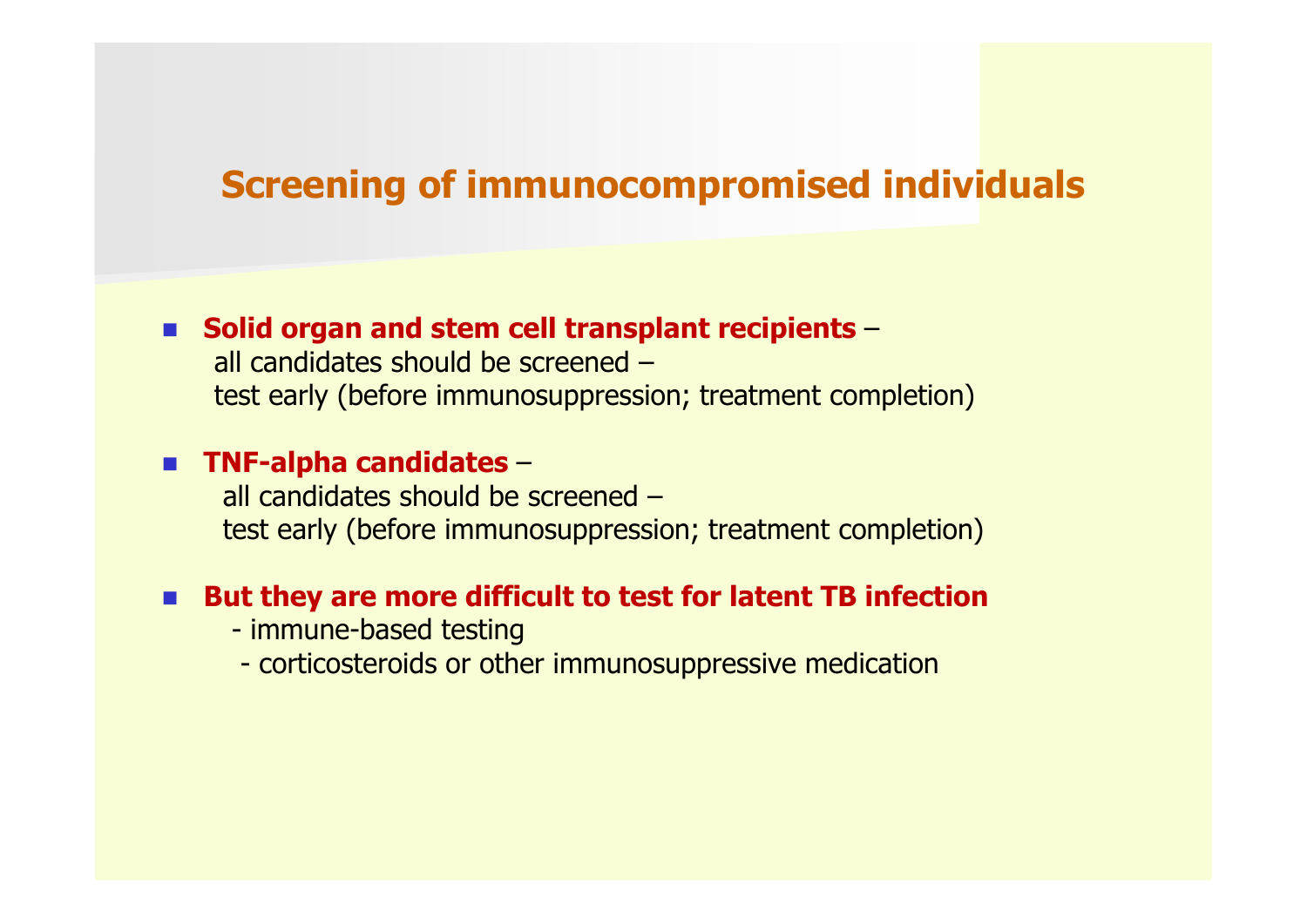# EPTB. Diagnosis.

1. The diagnosis of EPTB - more difficult to establish than pulmonary TB because of the protean nature of the disease and lack of a simple screening test such as chest radiography

#### 2. **Important to isolate MBT (smear, culture).**

All secrets, fluids, biopsies. bronchial lavage, pleural effusions, cerebrospinal fluid, urine, gastric aspirates, lymph nodes, bone marrow, blood

#### 3. **Blood**

Special BACTEC 9050 liquid cultire süsteemis

Numerous articles have reported on the **utility of various PCR methods** on miscellaneous material other than sputum Considerable variability in the results of the studies

Nucleic acid amplification technicues are more sensitive than microscopy

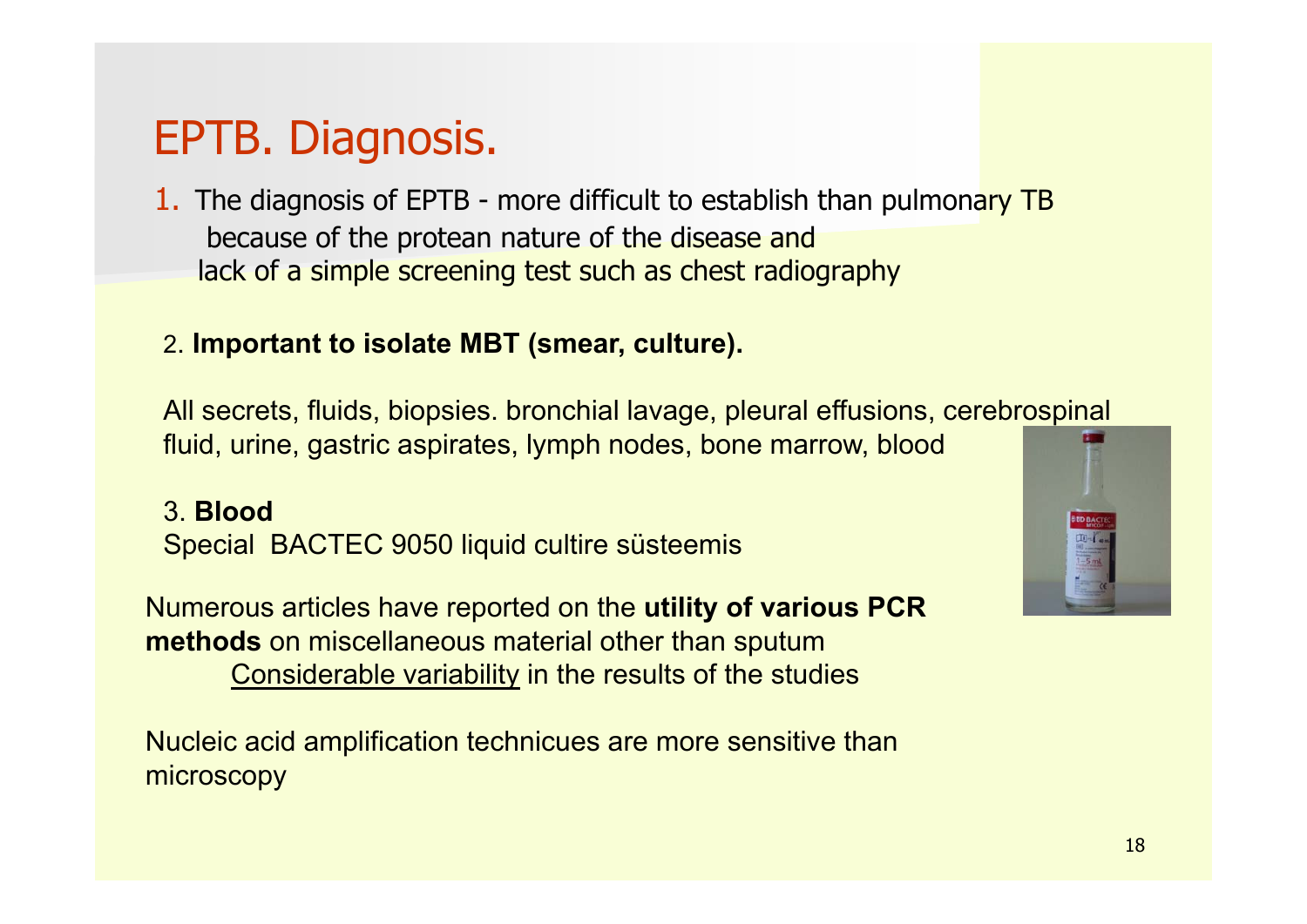# Extrapulmonary TB, diagnosis

**The general symptoms of TB disease, pulmonary or extrapulmonary**

- --- Weight loss
- --- Fatigue
- --- Malaise
- --- Fever
- --- Night sweats

### **The symptoms of extrapulmonary TB disease depend on site of disease**.

For example, TB of the spine may cause pain in the back; TB of the kidney may cause blood in the urine. All of these symptoms may be caused by other diseases, but they should prompt the clinician to suspect TB disease.

### **Previous TB infection or TB disease.**

### **The medical history**

**Simultaneous Pulmonary TB: 18 – 28 %, 33% of EPTB cases Chest X-ray, CT – alwey in suspicion of EPTB** 

**Nonspecific changes in blood test, biochemistry (Hgl, SR, CRP, Lymphocytopenia)**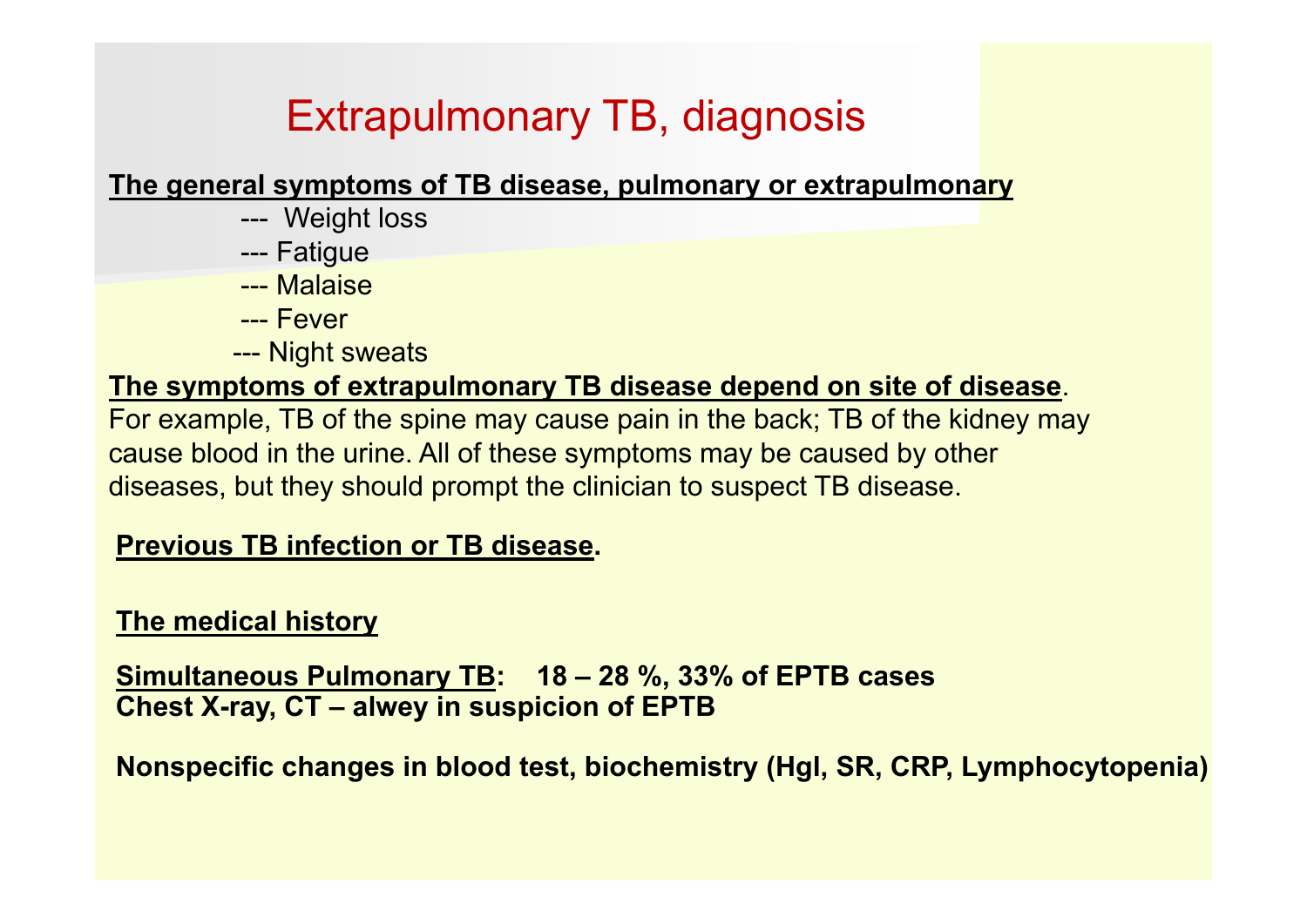## **Recommended tests for diagnosis of EPTB Site Imaging**

| <b>Site</b>                        | Imaging                                                                                                        | <b>Biopsy</b>                             | <b>Culture</b>                                                             |
|------------------------------------|----------------------------------------------------------------------------------------------------------------|-------------------------------------------|----------------------------------------------------------------------------|
| Lymph node*                        |                                                                                                                | • Node                                    | • Node or aspirate                                                         |
| <b>Bone/joint</b>                  | • Plain X-ray and computed<br>tomography (CT)<br>Magnetic resonance imaging<br>۰<br>(MRI)<br><b>Ultrasound</b> | Site of disease<br>$\bullet$              | • Biopsy or para-spinal<br>abscess<br>• Site or joint fluid                |
| <b>Gastrointestinal</b>            | Ultrasound<br>CT abdomen                                                                                       | Omentum<br>Bowel                          | $\bullet$ Biopsy<br>• Ascites                                              |
| <b>Genitourinary</b>               | Intravenous urography<br><b>Ultrasound</b><br>۰                                                                | Site of disease                           | • Early morning urine<br>Site of disease<br>۰<br>Endometrial<br>curettings |
| <b>Disseminated</b>                | High resolution CT thorax<br>۰<br>Ultrasound abdomen                                                           | Lung<br>$\bullet$<br>Liver<br>Bone marrow | Bronchial wash<br>$\bullet$ Liver<br>Bone marrow<br>• Blood                |
| <b>Central nervous</b><br>system** | CT brain<br>MRI                                                                                                | Tuberculoma<br>۰                          | • Cerebrospinal fluid                                                      |
| Skin                               |                                                                                                                | Site of disease<br>$\bullet$              | • Site of disease                                                          |
| <b>Pericardium</b>                 | • Echocardiogram                                                                                               | • Pericardium                             | • Pericardial fluid                                                        |
| <b>Cold/liver abscess</b>          | • Ultrasound                                                                                                   | • Site of disease                         | • Site of disease                                                          |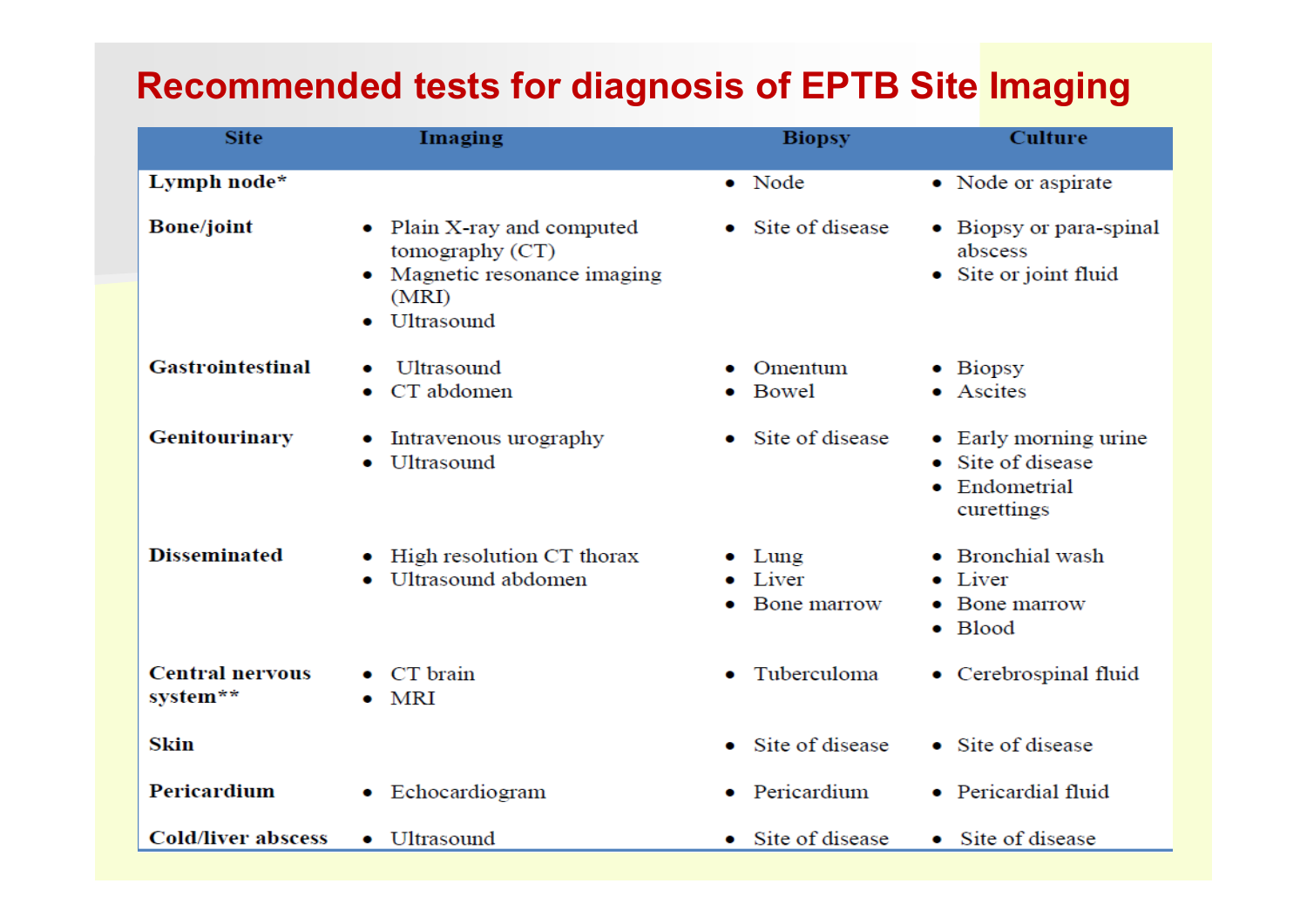### **EPTB, microbiological confirmation**

Lymphatic TB the preferred method for diagnosis is biopsy of involved nodle

Pleural TB thoracocentesis with pleural fluid analysis: smear for MB is rarely positive, some other attributese characteristic of TB pleural biopsy

Genitourinary TB urine, affected tissues

Bone and Joint TB synovial fluid, open joint synovial biopsy is the most sensitive method for the diagnosis of tuberculosus arthritis Central Nervous System cerebrospinal fluid. Microscopy positive for AFB in 20-37%, culture positive in 40-80%, increase yield with repeat studies

Abdominal TB laparoscopic evaluation with guided biopsy is the diagnosic procedure of choice. Paracentesis of ascitic fluid positive smears occur in a minority of cases

Pericardial Tuberculosis bacteriological study of pericardial tissue or fluid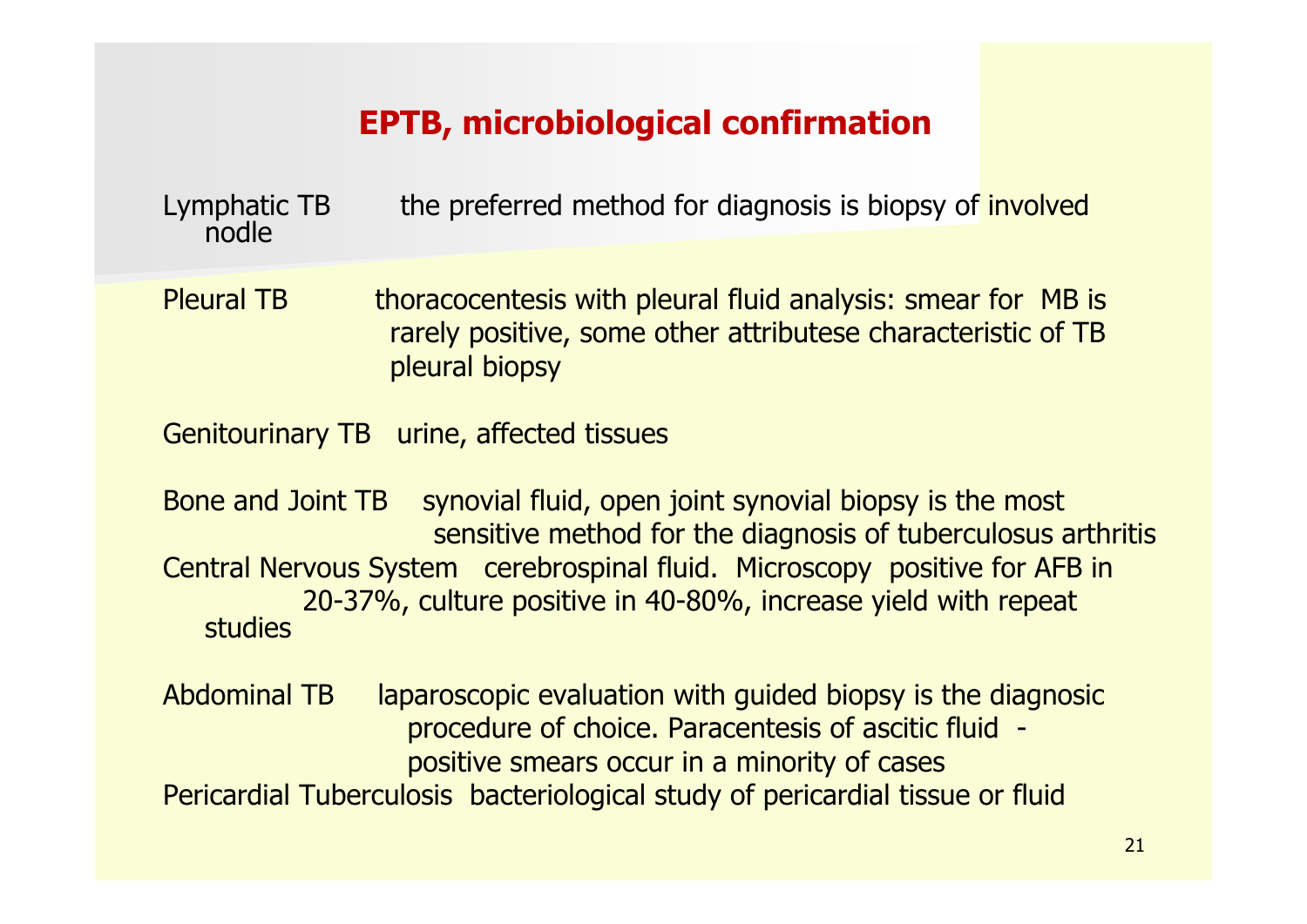# **Pleural Tuberculosis**

- $\blacksquare$ Patient from high-risk social, socioeconomic, employment groups
- F. X-ray: unilateral effusion (500-1000 ml)
- Ξ Underlying parenchymal lesions 20 -50% by plain chest radiographs
- П Wide array of manifestations of pleural TB
- × Symptoms:
- chest pain pleuritic, sharp, associated with respiration
- cough nonproductive

fever – very common

Dyspnea, chills, sweats, weight loss, malaise –occur more commonly with

advanced

#### disease

× Duration of symptoms  $4,7 - 17,5$  days - primary cases

 $10,1 - 62$  days – reactivateral effusiontion

disease

(Antoniskis, 1990

- × Physical examination –minimal abnormalities Dullness to percussion, diminished breath sounds
- П Tuberculin skin test – falsely negative in a substantial proportion of patients (12%, 31%)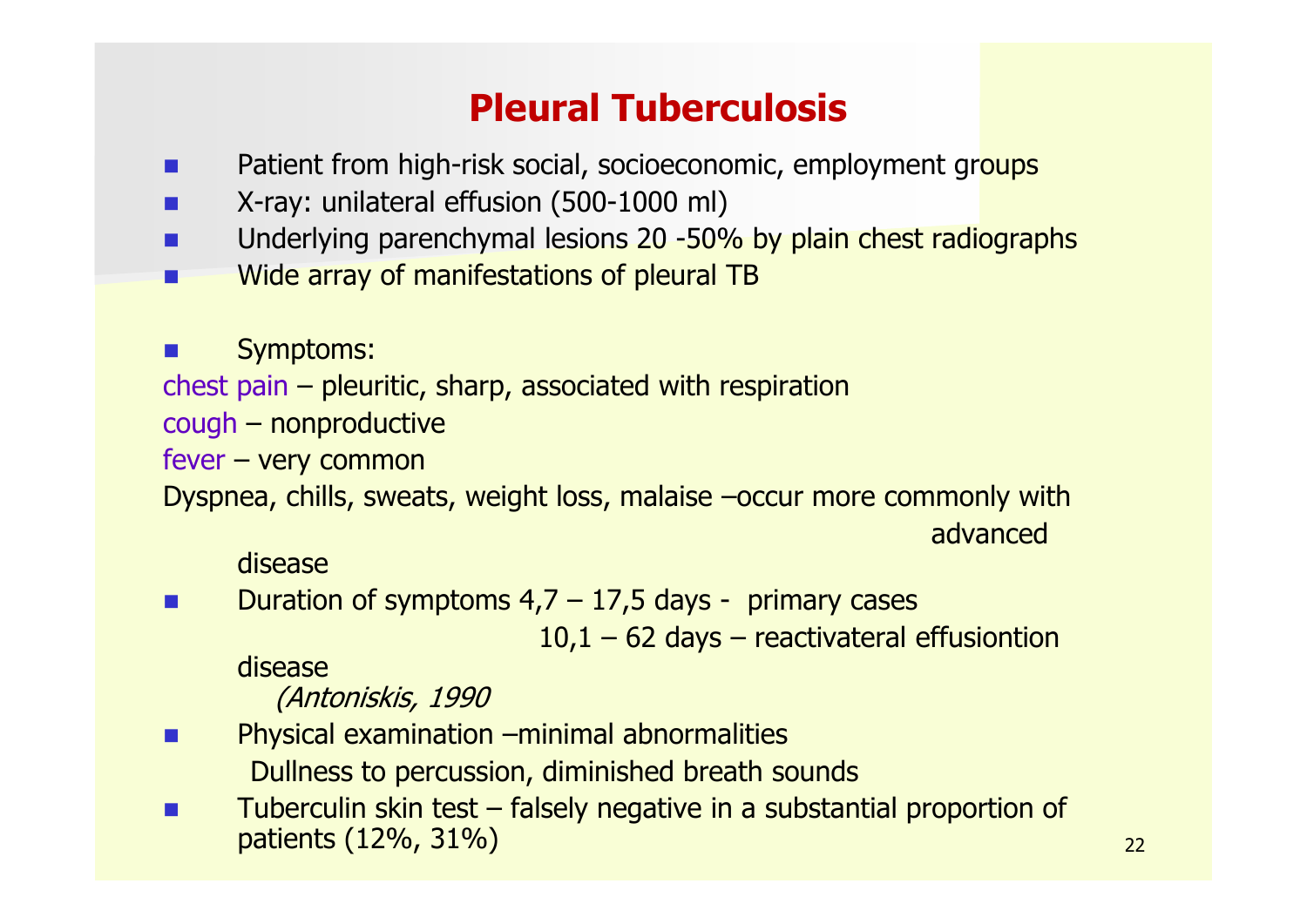## Clinical Clues to Prompt Suspicion of Extrapulmonary **Tuberculosis**

- **Ascites with lymphocyte predominance and negative bacterial** cultures
- **E** Chronic lymphadenopathy (especially cervical)
- **The Co** CSF lymphocytic pleocytosis with elevated protein and low glucose
- F. Differential diagnosis of Crohn's disease and amebiasis
- **The Co**  Exudative pleural effusion with lymphocyte predominance, negative bacterial cultures, and pleural thickening
- **HIV** infection
- **DE Joint inflammation (monoarticular) with negative bacterial cultures**
- П Persistent sterile pyuria
- **Tuberculosis-endemic country of origin**
- F. Unexplained pericardial effusion, constrictive pericarditis, or pericardial calcification
- **E** Vertebral osteomyelitis involving the thoracic spine